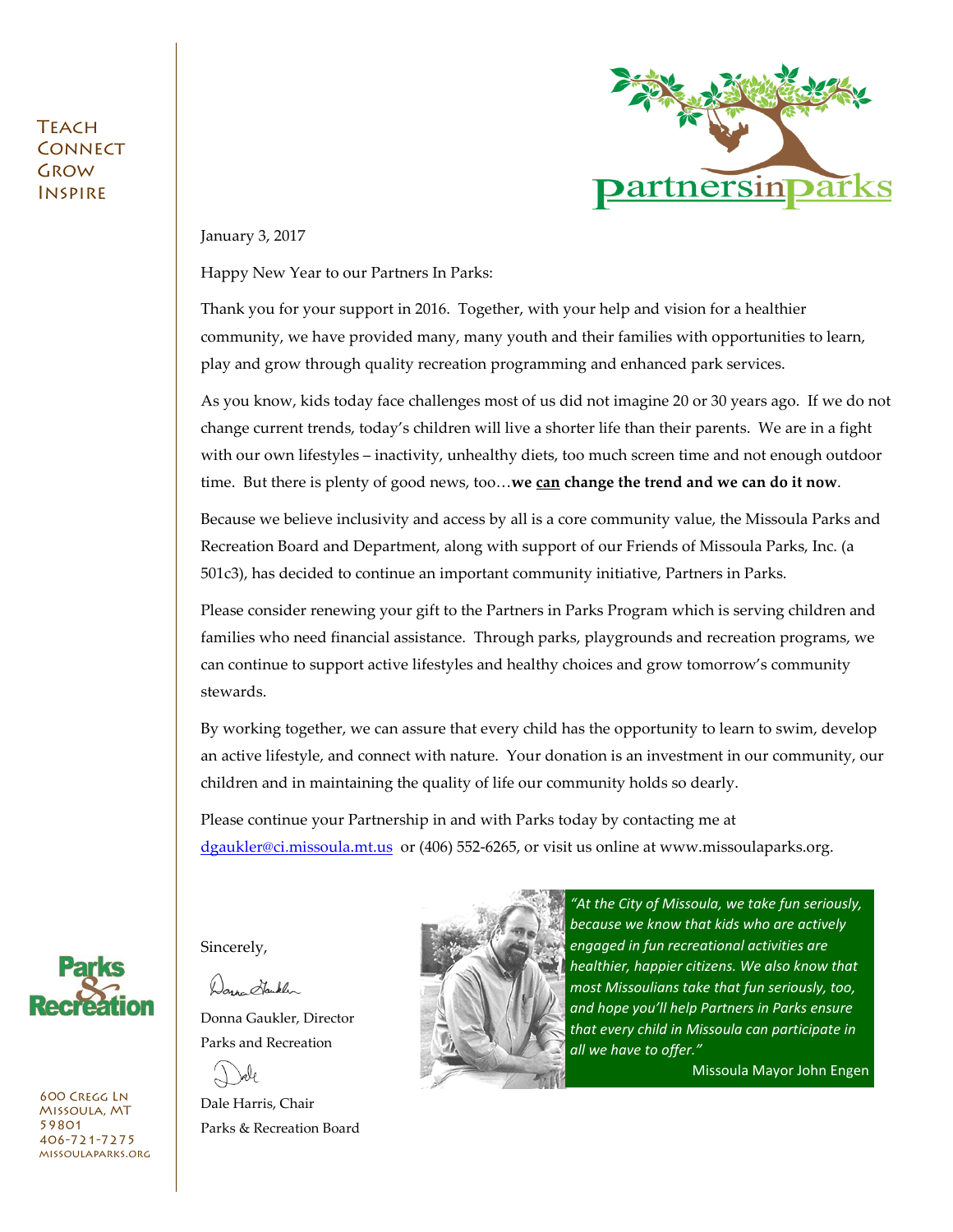

# Partners In Park

**Missoula Parks and Recreation** • **FY 2016\* Annual Partners in Parks Report** 

### **Special thanks to:**

**• Trees For Missoula, \$5,000 for urban forestry supplies and equipment.** 

**• Ruth Havican and Karen Holcomb, for their 12th annual donation to Share The Fun Youth Recreation Grants.** 

### **Who Are We?**

**Partners In Parks are Missoula residents, businesses, organizations who support the work of the Missoula Parks and Recreation Department.** 

**Together, we invest in our future by supporting Missoula's kids, enhancing our quality of life, and developing the parks, trails and open space that make Missoula a desirable place to live and do business.** 

**Partners In Parks supports the efforts of the Parks and Recreation department by providing recreation grants for low-income families, assisting the department in building new parks and trails and enhancing existing facilities, and volunteering our time to help with Parks and Recreation projects and recreation programs.** 



# **Thanks to our partners... partners...**

**\$78,018**

**Total cash and in-kind contributions for park projects and recreation grants.** 

# **\$12,830**

**Private donations to Share The Fun Youth Recreation Grants for families who need financial assistance.**

# **12,998 hours,**

**from 2818 individuals individuals** 

**volunteering in special events, city parks, trails and open space.** 

# **668 kids and adults and adults**

**Received Share The Fun financial assistance for recreation and aquatics programs.** 



## **How You Can Help**

#### **Donate**

Visit www.missoulaparks.org today or phone 721-PARK to donate to Partners In Parks.

#### **Ft. Missoula Regional Park**

Contact Parks and Recreation Director Donna Gaukler if you are interested in naming rights related to FMRP. 406-552-6265, dgaukler@ci.missoula.mt.us

#### **Volunteer**

Help with a park project or recreation program by phoning Tyler Decker at 552-6571 or email tdecker@ci.missoula.mt.us. \**July 1, 2015—June 30, 2016*